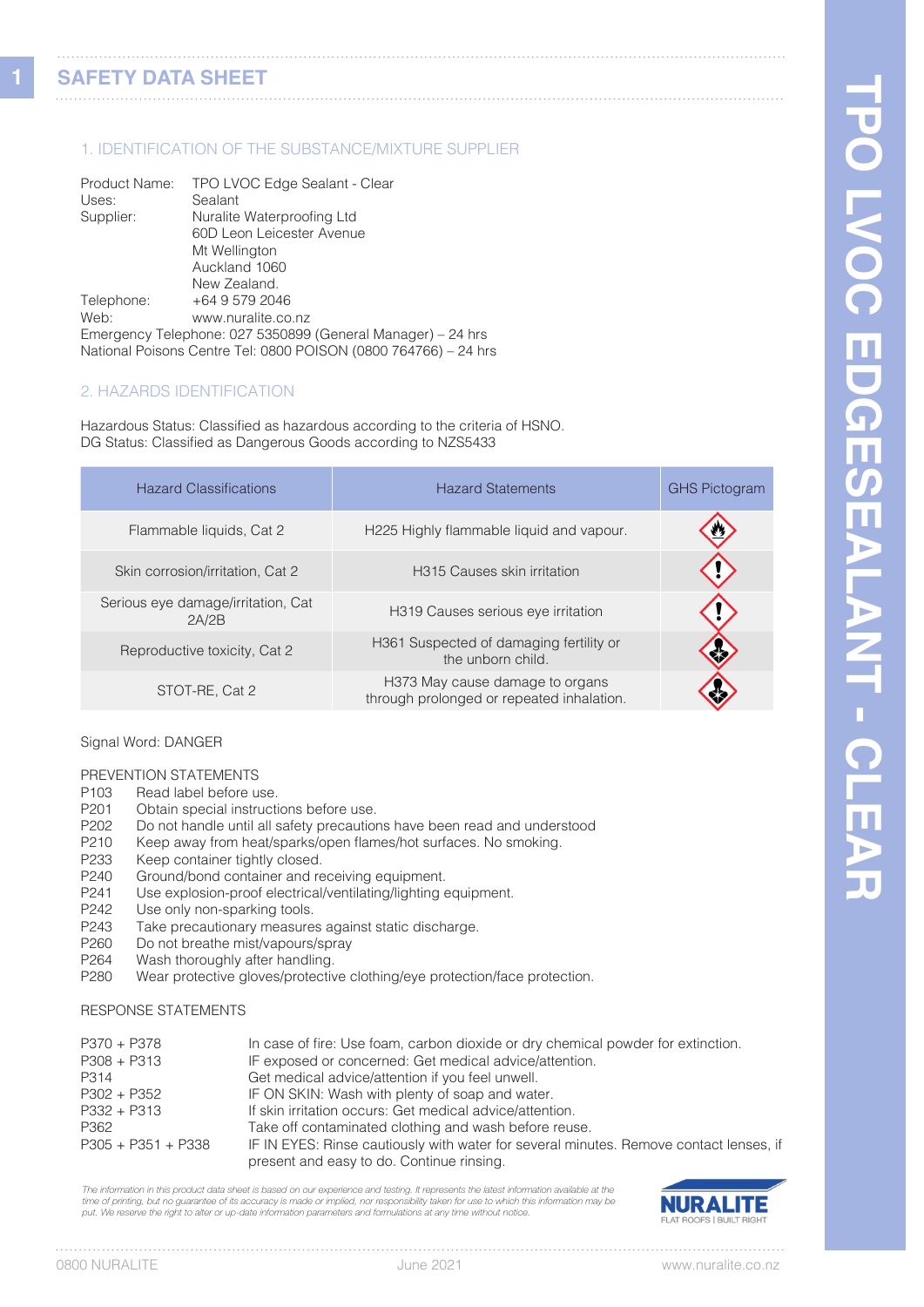**2**

| $P337 + P313$ |  | If eye irritation persists: Get medical advice/attention. |
|---------------|--|-----------------------------------------------------------|
|---------------|--|-----------------------------------------------------------|

# STORAGE STATEMENTS P405

| P403 + P235 | Store in a well-ventilated place. Keep cool |
|-------------|---------------------------------------------|
| P405        | Store locked up.                            |

# DISPOSAL STATEMENTS<br>P501 Do not let this pro

Do not let this product enter the environment. Do not dispose of in waterways or sewers. Dispose of this material and its container as hazardous waste, via a licensed facility. See local council for disposal/recycling information.

# 3. COMPOSITION/INFORMATION ON INGREDIENTS

| <b>Chemical Entity</b>                 | <b>CAS Number</b> | Proportion %w/w                                                                                                                                                                                                                                                                                                                    |
|----------------------------------------|-------------------|------------------------------------------------------------------------------------------------------------------------------------------------------------------------------------------------------------------------------------------------------------------------------------------------------------------------------------|
| benzene, 1-chloro-4-(trifluoromethyl)- | 98-56-6           | 60-80                                                                                                                                                                                                                                                                                                                              |
| toluene                                | 108-88-3          | $1 - 10$                                                                                                                                                                                                                                                                                                                           |
|                                        |                   | $\mathbf{1}$ $\mathbf{1}$ $\mathbf{1}$ $\mathbf{1}$ $\mathbf{1}$ $\mathbf{1}$ $\mathbf{1}$ $\mathbf{1}$ $\mathbf{1}$ $\mathbf{1}$ $\mathbf{1}$ $\mathbf{1}$ $\mathbf{1}$ $\mathbf{1}$ $\mathbf{1}$ $\mathbf{1}$ $\mathbf{1}$ $\mathbf{1}$ $\mathbf{1}$ $\mathbf{1}$ $\mathbf{1}$ $\mathbf{1}$ $\mathbf{1}$ $\mathbf{1}$ $\mathbf{$ |

Other ingredients: Non-hazardous or below the hazardous threshold – to 100%

# 4. FIRST AID MEASURES

| Swallowed           | If swallowed do NOT induce vomiting. Give water to drink. Get medical attention if<br>symptoms occur.                                                       |
|---------------------|-------------------------------------------------------------------------------------------------------------------------------------------------------------|
| Inhaled             | If inhaled, move the victim to fresh air immediately. Begin artificial respiration if<br>breathing has stopped. Obtain medical attention if symptoms occur. |
| Eye Contact         | If splashed in the eyes, wash out immediately with water. Obtain medical<br>attention if irritation occurs.                                                 |
| <b>Skin Contact</b> | If skin or hair contact occurs, remove contaminated clothing and flush skin and<br>hair with running water. Get medical attention if symptoms occur.        |
| Further Information | For advice contact the National Poisons Centre – 0800 POISON (0800 764 766)<br>- or a doctor, immediately.                                                  |

#### 5. FIRE-FIGHTING MEASURES.

| Suitable extinguishing media<br>Unsuitable extinguishing media | In case of fire, use water spray (fog), sand, dry chemical or CO2.<br>High volume water jet.                                                                                                                              |
|----------------------------------------------------------------|---------------------------------------------------------------------------------------------------------------------------------------------------------------------------------------------------------------------------|
| Hazards from the substance                                     | In a fire or if heated, a pressure increase will occur and the container may<br>burst.                                                                                                                                    |
| Hazardous combustion products                                  | Decomposition products may inclde:                                                                                                                                                                                        |
|                                                                | Carbon oxides, Nitrogen oxides, Hydrogen chloride gas, Hydrogen fluoride.                                                                                                                                                 |
| Special precautions for fire-fighters                          | Promptly isolate the scene by removing all persons from the vicinity of the<br>incident if there is a fire. No action shall be taken involving any personal risk<br>or without suitable training.                         |
|                                                                | Special protective equipment for fire-fighters Fire-fighters should wear appropriate protective equipment and self-<br>contained breathing apparatus (SCBA) with a full face-piece operated in<br>positive pressure mode. |

# 6. ACCIDENTAL RELEASE MEASURES.

| Personal precautions      | Wear appropriate Personal Protective Equipment (see section 8). Provide<br>adequate ventilation.                                                                                                                                                                                       |
|---------------------------|----------------------------------------------------------------------------------------------------------------------------------------------------------------------------------------------------------------------------------------------------------------------------------------|
| Environmental precautions | Avoid dispersal of spilt material and runoff and contact with soil, waterways, drains<br>and sewers. Inform the relevant authorities if the product has caused                                                                                                                         |
|                           | environmental pollution (sewers, waterways, soil or air).                                                                                                                                                                                                                              |
| Spill                     | Contain spillage, soak up with non-combustible absorbent material, (e.g. sand,<br>earth, diatomaceous earth, vermiculite) and transfer to a container for disposal<br>according to local / national regulations (see section 13).<br>Keep in suitable, closed containers for disposal. |

The information in this product data sheet is based on our experience and testing. It represents the latest information available at the time of printing, but no guarantee of its accuracy is made or implied, nor responsibility taken for use to which this information may be<br>put. We reserve the right to alter or up-date information parameters and formulations

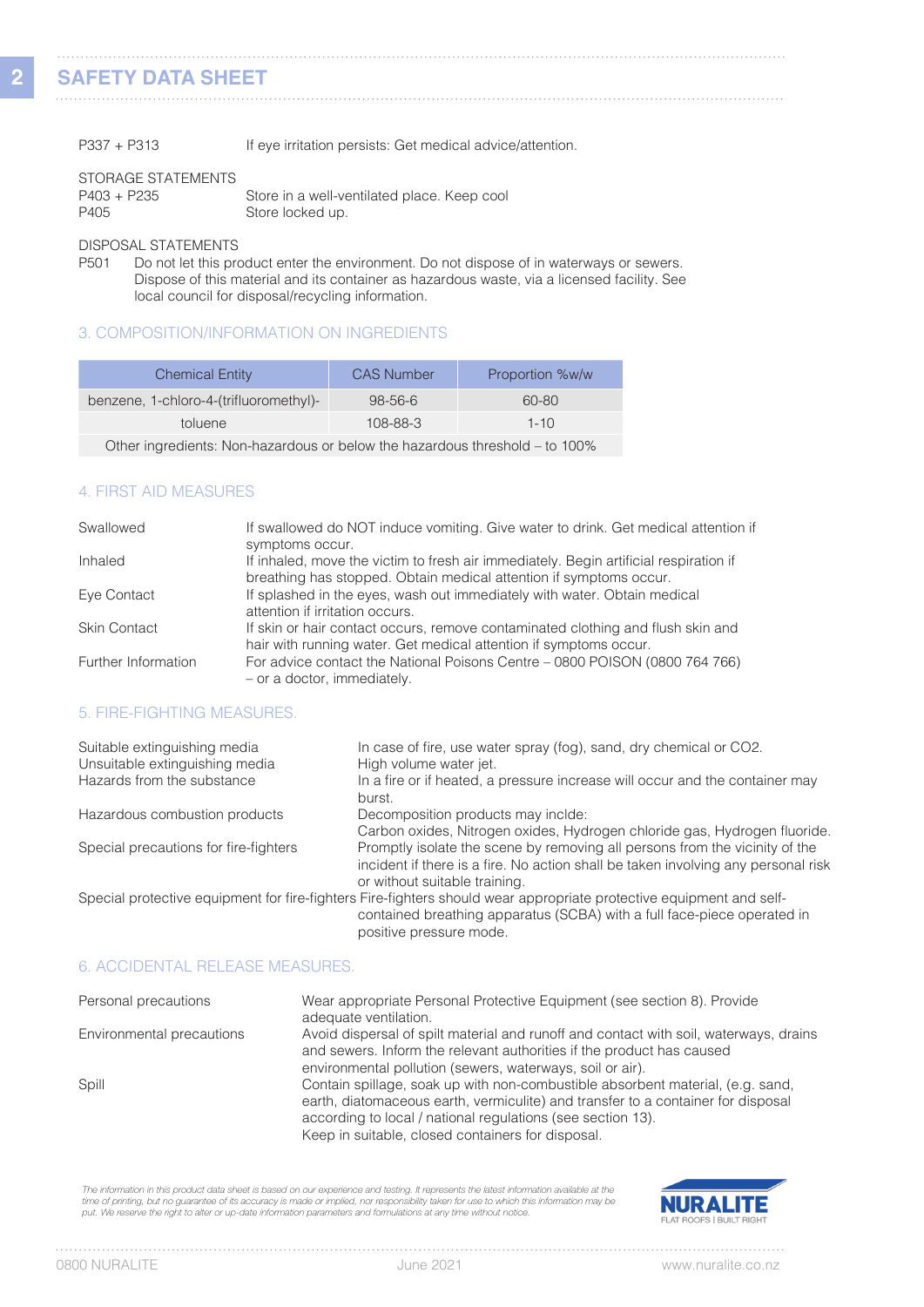# 7. HANDLING AND STORAGE.

Handling Use explosion-proof equipment. Electrical equipment should be protected to the appropriate standard. Take measures to prevent the build up of electrostatic charge. Use only in area provided with appropriate exhaust ventilation. Keep away from open flames, hot surfaces and sources of ignition. Smoking, eating and drinking should be prohibited in the application area. Keep away from flames, such as a pilot light, and any object that sparks, such as an electric motor. Do not use sparking tools. Use only in area provided with appropriate exhaust ventilation. Provide exhaust ventilation close to floor level. Do not breathe vapours or spray mist. Persons with a history of skin sensitisation problems or asthma, allergies, chronic or recurrent respiratory disease should not be employed in any process in which this mixture is being used. For personal protection see secton 8. Storage Keep containers tightly closed in a dry, cool and well- ventilated place. To maintain product quality, do not store in heat or direct sunlight.

Use explosion-proof equipment.

# 8. EXPOSURE CONTROL/PERSONAL PROTECTION

| Product/Ingredient | WES/TWA   | <b>WES/STEL</b>          | Reference        |
|--------------------|-----------|--------------------------|------------------|
| Toluene            | 636 - Rat | $\overline{\phantom{0}}$ | 12.5 – Vap - Rat |

#### ENGINEERING CONTROLS

General ventilation and local exhaust should be suitable to keep vapour concentrations below WES/TWA. Ventilation equipment should be explosionproof when operating in flammable zones

#### PERSONAL PROTECTION







Respiratory Wear a vapour respirator. Eyes Wear chemical goggles/face protection.<br>
Hands Wear chemical gloves – PVC. Polvchlorr Wear chemical gloves – PVC, Polychlorpropene, or Nitrile. Other Wear overalls or dust coat. Use PVC apron when handling large quantities.

# 9. PHYSICAL AND CHEMICAL PROPERTIES

| <b>PROPERTY</b>           | <b>SPECIFICATION</b>        |
|---------------------------|-----------------------------|
| Physical state            | Liquid                      |
| Colour                    | Colourless                  |
| Odour                     | Pleasant, acetone-like      |
| рH                        | No data                     |
| Boiling Pt                | $139^{\circ}$ C             |
| Melting Pt                | No data                     |
| <b>Evaporation Rate</b>   | $2$ (n-Bu Acetate = 1)      |
| Flash Pt                  | $4^{\circ}$ C               |
| Explosive properties      | LEL: 0.9%(v), UEL: 10.5%(v) |
| Vapour pressure           | 40 hPa @ @20°C              |
| Density                   | 1.20 $q/mL$ (20 $°C$ )      |
| Solubility                | No data                     |
| Viscosity                 | No data                     |
| Auto Ignition temperature | $480^{\circ}$ C             |

# 10. STABILITY AND REACTIVITY

| Stability                          | The product is stable                                                                        |
|------------------------------------|----------------------------------------------------------------------------------------------|
| Possibility of hazardous reactions | Vapours may form explosive mixture with air. Stable under recommended<br>storage conditions. |
| Conditions to avoid                | Heat, flames and sparks.                                                                     |
| Incompatible materials             | Oxidizing agents, Strong acids and strong bases Amines, Ammonia Copp                         |

g bases Amines, Ammonia Copper, halogenated compounds isocyanates

*The information in this product data sheet is based on our experience and testing. It represents the latest information available at the time of printing, but no guarantee of its accuracy is made or implied, nor responsibility taken for use to which this information may be put. We reserve the right to alter or up-date information parameters and formulations at any time without notice.*

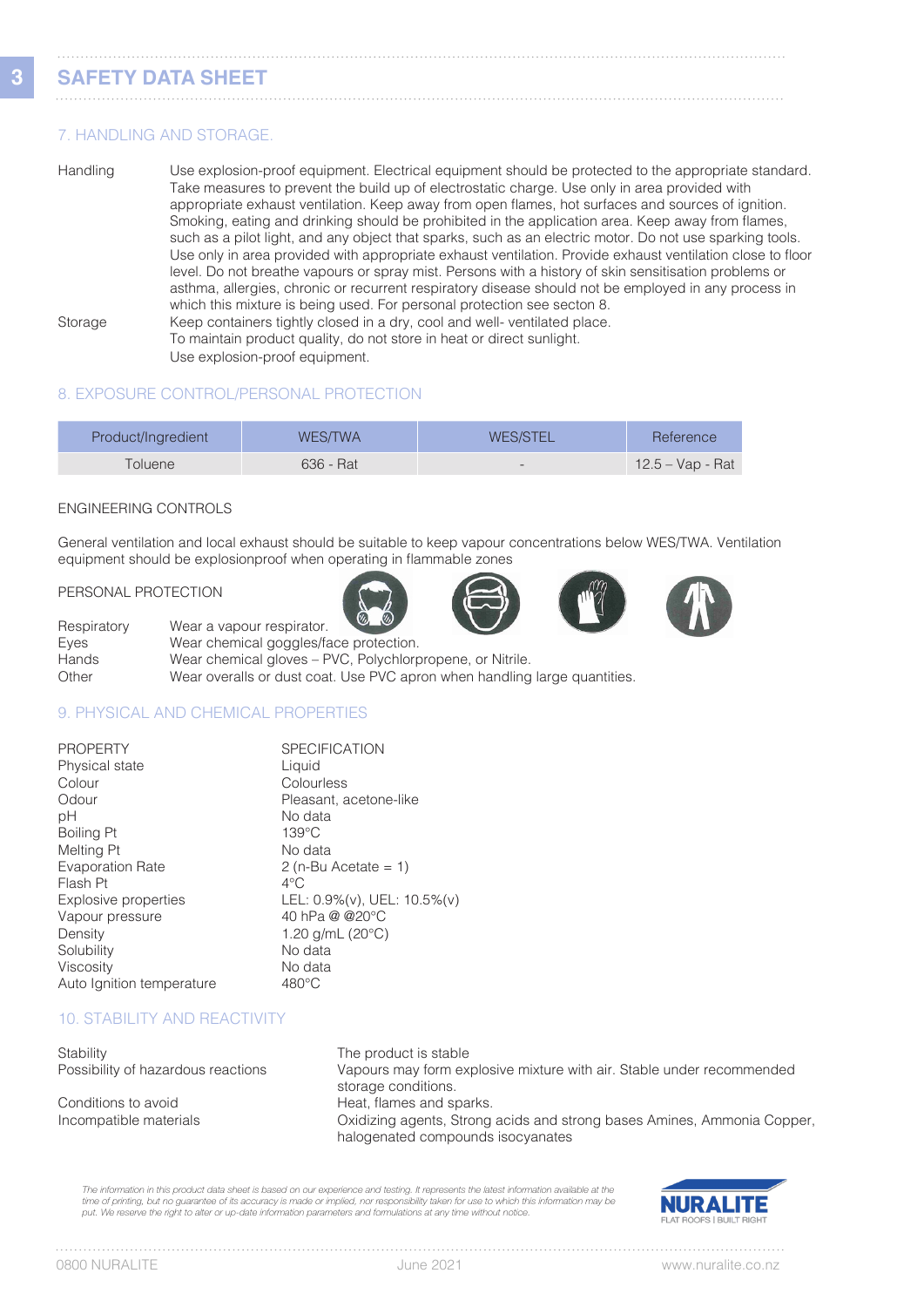**4**

| Hazardous decomposition products                                                                                                                                                                                                                                                                                                                                                                              | In case of fire hazardous decomposition products may be produced such as<br>carbon oxides, Hydrogen chloride gas, Hydrogen fluoride                                                                                                                                                                                                                         |
|---------------------------------------------------------------------------------------------------------------------------------------------------------------------------------------------------------------------------------------------------------------------------------------------------------------------------------------------------------------------------------------------------------------|-------------------------------------------------------------------------------------------------------------------------------------------------------------------------------------------------------------------------------------------------------------------------------------------------------------------------------------------------------------|
| <b>11. TOXICOLOGICAL INFORMATION</b>                                                                                                                                                                                                                                                                                                                                                                          |                                                                                                                                                                                                                                                                                                                                                             |
| Original data sourced from CCID – mixture rules applied<br><b>Acute Oral Toxicity</b><br><b>Acute Dermal Toxicity</b><br><b>Acute Inhalation Toxicity</b><br><b>Acute Aspiration Toxicity</b><br>Skin Irritancy/Corrosion<br>Eye Irritancy/Corrosion<br><b>Respiratory Sensitisation</b><br><b>Skin Sensitisation</b><br>Mutagenic<br>Carcinogenic<br>Reproductive/Development Toxicity<br>STOT-SE<br>STOT-RE | Not Classified<br>Not Classified<br>Not Classified<br>Not Classified<br>Causes skin irritation.<br>Causes serious eye irritation.<br>Not Classified<br>Not Classified<br>Not Classified<br>Not Classified<br>Suspected of damaging fertility or the unborn child.<br>Not Classified<br>May cause damage to organs through prolonged or repeated inhalation. |
| <b>Toxicity Data</b><br><b>Product Acute Toxicity Estimate</b><br>ORAL LD50                                                                                                                                                                                                                                                                                                                                   | >2000 mg/kg                                                                                                                                                                                                                                                                                                                                                 |

| Ingredient:    | Oral LD50 mg/kg | Dermal LD50 mg/kg        | Inhalation LC50 mg/L/4H |
|----------------|-----------------|--------------------------|-------------------------|
| <b>Toluene</b> | 636 - Rat       | $\overline{\phantom{0}}$ | 12.5 – Vap - Rat        |

#### 12. ECOLOGICAL INFORMATION

DERMAL LD50 >2000 mg/kg INHALATION LC50 (vapours) >20 mg/L/4H

This product is not classified as Ecotoxic according to the criteria of HSNO.

Ecotoxicity Data - CCID Product Calculated Aquatic Ecotoxicity – L(E)C50 >1 - ≤10 mg/L:

Product/Ingredient Species

Toluene FISH

 SPECIES: Oncorhynchus mykiss Rainbow trout,donaldson trout TYPE OF EXPOSURE: DURATION: 96 hr ENDPOINT: LC50 (Mortality) VALUE: 5.8 mg/

**CRUSTACEAN** 

 ACUTE SPECIES: Daphnia magna (Crustacea) TYPE OF EXPOSURE: DURATION: 48 hr ENDPOINT: EC50 VALUE: 11.5 mg CHRONIC SPECIES: Daphnia magna TYPE OF EXPOSURE: DURATION: 21 day ENDPOINT: NOEC VALUE: 1 mg/l

The information in this product data sheet is based on our experience and testing. It represents the latest information available at the time of printing, but no guarantee of its accuracy is made or implied, nor responsibility taken for use to which this information may be<br>put. We reserve the right to alter or up-date information parameters and formulations



. . . . .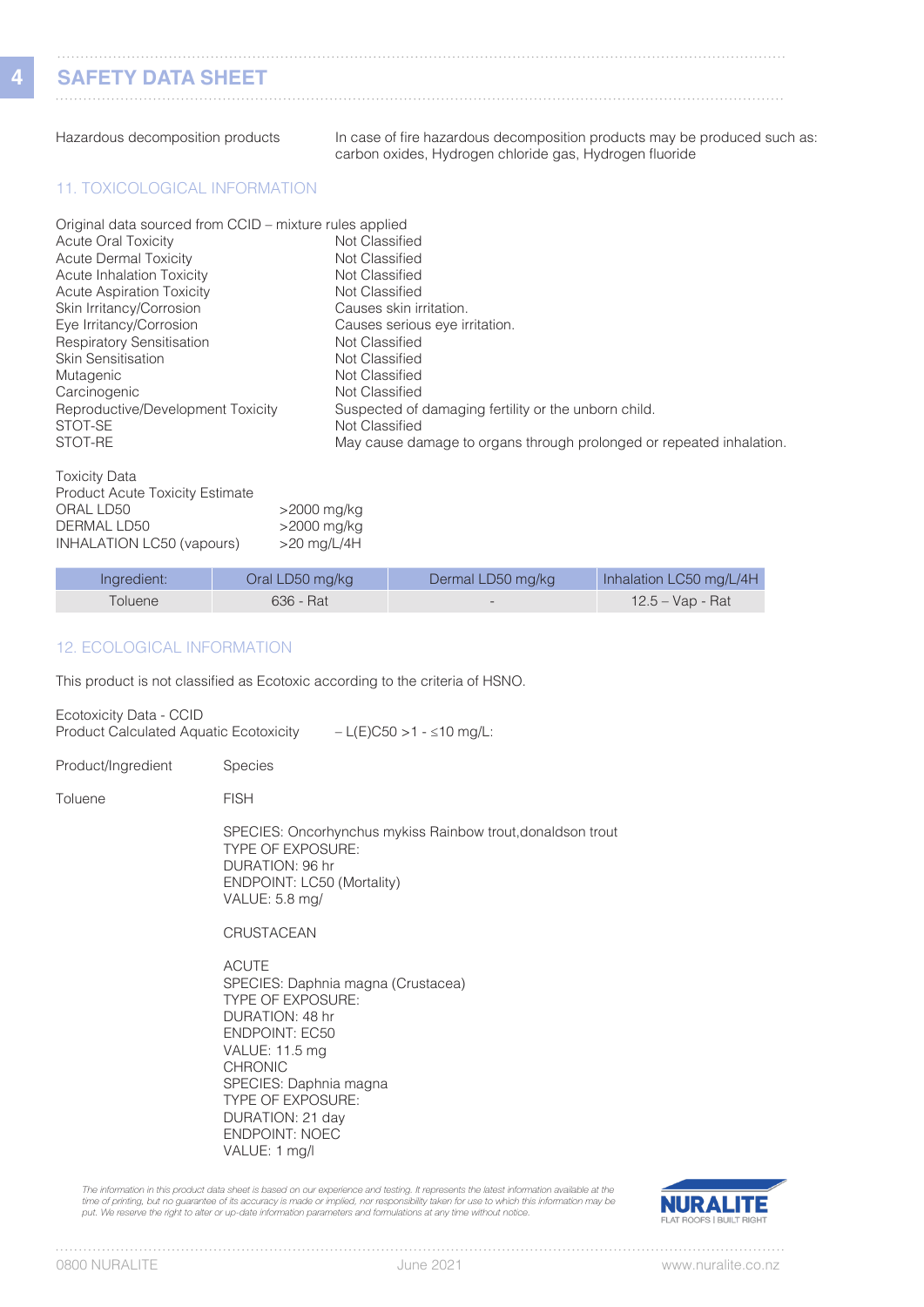#### ALGAL

 SPECIES: Selenastrum capricornutum TYPE OF EXPOSURE: DURATION: 3 day (72 hr) ENDPOINT: EC50 (Growth) VALUE: 12.500mg/L

| Persistence & Degradability | Rapidly biodegradable |
|-----------------------------|-----------------------|
| Mobility                    | No data               |
| Bioaccumulative Potential   | Not bioaccumulative   |

#### 13. DISPOSAL CONSIDERATION

Do not let this product enter the environment. Do not dispose of in waterways or sewers. Dispose of this material and its container as hazardous waste, via a licensed facility. See local council for disposal/recycling information.

#### 14. TRANSPORTATION INFORMATION

UN Number: 1133<br>Proper Shipping Name: ADHESIVES Proper Shipping Name: Class: 3<br>Packing Group: 11 Packing Group: Hazchem: 3YE Marine Pollutant: NO

Regulated for transport: Keep separated from foodstuffs<br>UN Number: 1133

#### 15. REGULATORY INFORMATION

Group Standard: HSR002662 Surface Coatings & Colorants - Flammable

#### HSNO CONTROLS

SDS required when any quantity is present in a workplace. At least 2 x 4.5kg powder fire extinguishers required when >250L is present in a workplace. Emergency Response Plan and Secondary Containment required when >1000L is present in a workplace Flammable signage required when >250L is stored. (Class 3.1B /Flammable Liquid, Cat 2) Hazardous Substances Location Compliance Certificate required for: >100L (closed containers >5L) >250L (closed containers up to 5L) >50L (open containers) (Class 3.1B, 3.1C /Flammable Liquid, Cat 2/3) Hazardous Atmosphere Zone required for:

>100L (closed containers)

>25L (decanting)

>5L (open occasionally

>1L (open containers in continuous use)

| Certified Handler | Not Required |
|-------------------|--------------|
| Tracking          | Not Required |

This material is not subject to the following agreements:

• Montreal Protocol (Ozone Depleting Substances)

- The Stockholm Convention (Persistent Organic Pollutants)
- The Rotterdam Convention (Prior Informed Consent)

*The information in this product data sheet is based on our experience and testing. It represents the latest information available at the time of printing, but no guarantee of its accuracy is made or implied, nor responsibility taken for use to which this information may be put. We reserve the right to alter or up-date information parameters and formulations at any time without notice.*